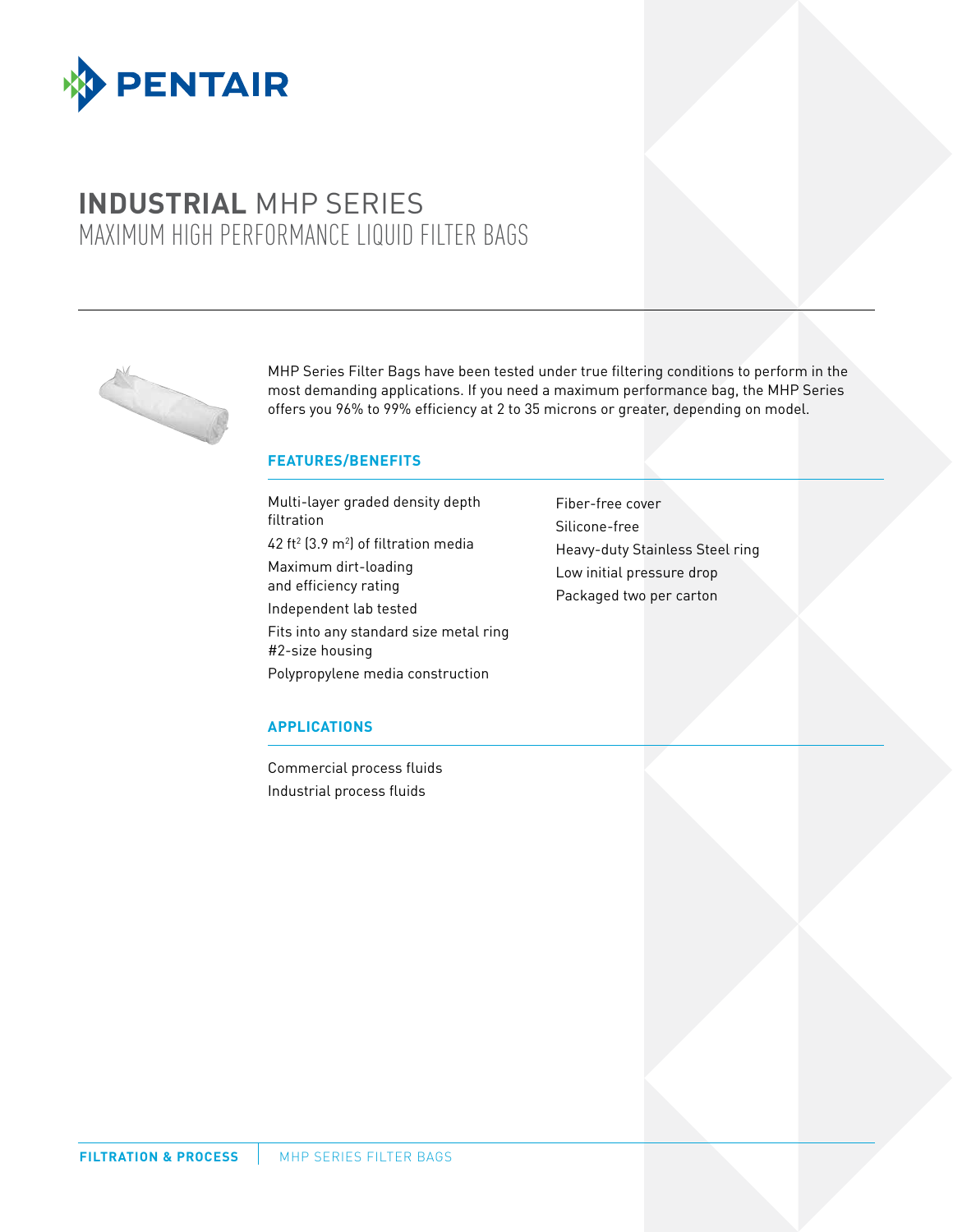#### **AVERAGE PERCENT EFFICIENCY RATING**

| <b>PART NUMBER</b> | <b>MICRON SIZE</b> |       |                                                      |       |       |       |        |       |        |                                                         |          |        |          |        |
|--------------------|--------------------|-------|------------------------------------------------------|-------|-------|-------|--------|-------|--------|---------------------------------------------------------|----------|--------|----------|--------|
|                    |                    |       | $.5 - 1$   1 - 1.5   1.5 - 2   2 - 3   3 - 4   5 - 6 |       |       |       |        |       |        | 6 - 8   8 - 10  10 - 12 12 - 15 15 - 20 20 - 25 25 - 35 |          |        |          | $35+$  |
| MHP2.5ML2SS        | 80.2%              | 93.4% | 95.7%                                                | 96.3% | 97.2% |       |        |       |        |                                                         |          |        |          |        |
| MHP08ML2SS         |                    |       |                                                      |       |       | 99.7% | 99.8%  | 99.9% | 99.9%  | $99.9\%$                                                | $99.9\%$ |        |          |        |
| MHP15ML2SS         |                    |       |                                                      |       |       |       | 55.75% | 76.3% | 90.65% |                                                         | 99.0%>   | 99.0%> | 99.0%>   |        |
| MHP35ML2SS         |                    |       |                                                      |       |       |       |        |       | 94.4%  | 95.4%                                                   | 98.5%    | 99.8%> | $99.0\%$ | 99.0%> |

## **MEDIA SPECIFICATIONS**

| <b>PART NUMBER</b> | <b>MATERIAL</b> | <b>MAXIMUM</b><br><b>TEMPERATURE</b> | <b>FLOW</b><br><b>RATE</b> | <b>INITIAL</b><br><b>PSID</b> | <b>MAXIMUM</b><br><b>PSID</b> | <b>SUGGESTED</b><br><b>CHANGE</b> | <b>SIZE</b>                                                                     |
|--------------------|-----------------|--------------------------------------|----------------------------|-------------------------------|-------------------------------|-----------------------------------|---------------------------------------------------------------------------------|
| MHP2.5ML2SS        | Polypropylene   | 190° F<br>$[88^\circ \text{C}]$      | $2.5$ gpm<br>(10<br>Lpm    | 0.6<br>(0.04)<br>bar)         | 30<br>$[1.4 \text{ bar}]$     | 20 PSID<br>$(1.4 \text{ bar})$    |                                                                                 |
| MHP08ML2SS         |                 |                                      | $25$ gpm<br>195<br>Lpm     | 1.5<br>(0.10)<br>bar)         |                               | 25 PSID<br>$(1.7 \text{ bar})$    | $7.125" \times 32"$<br>$[181 \times 813$ mm<br><b>Standard Trade</b><br>Size #2 |
| MHP15ML2SS         |                 |                                      |                            | 1.8<br>[0.12]<br>bar)         | 45<br>$(1.7 \text{ bar})$     |                                   |                                                                                 |
| MHP35ML2SS         |                 |                                      |                            | 1.2<br>[0.08]<br>bar)         |                               |                                   |                                                                                 |

#### **TEST DATA**

| <b>PART NUMBER</b> |       |                       | <b>FLUID TYPE FLOW RATE TEMPERATURE</b> | <b>INITIAL</b>                     |
|--------------------|-------|-----------------------|-----------------------------------------|------------------------------------|
| MHP2.5ML2SS        |       | $2.5$ gpm<br>(10 Lpm) |                                         | $0.6$ PSID<br>$[0.04$ barl         |
| MHP08ML2SS         | Water | 25 gpm<br>(95 Lpm)    | Ambient                                 | $1.5$ PSID<br>$(0.10 \text{ bar})$ |
| MHP15ML2SS         |       |                       |                                         | 1.8 PSID<br>$(0.12 \text{ bar})$   |
| MHP35ML2SS         |       |                       |                                         | $1.2$ PSID<br>$(0.08 \text{ bar})$ |

### **Micron Efficiency Rating/ASTM F795-88 Gram Loading Test (Per Modified Multi-Pass ASTM F797**

| <b>PART NUMBER</b> | <b>FLUID TYPE</b> | <b>TEMPERATURE</b> | <b>NET CAPACITY</b> |  |  |
|--------------------|-------------------|--------------------|---------------------|--|--|
| MHP2.5ML2SS        |                   |                    | 1844 grams          |  |  |
| MHP08ML2SS         |                   | Ambient            | 788 grams           |  |  |
| MHP15ML2SS         | Water             |                    | 1758 grams          |  |  |
| MHP35ML2SS         |                   |                    | 1007 grams          |  |  |

(0.08 bar) *Note: case quantity 2*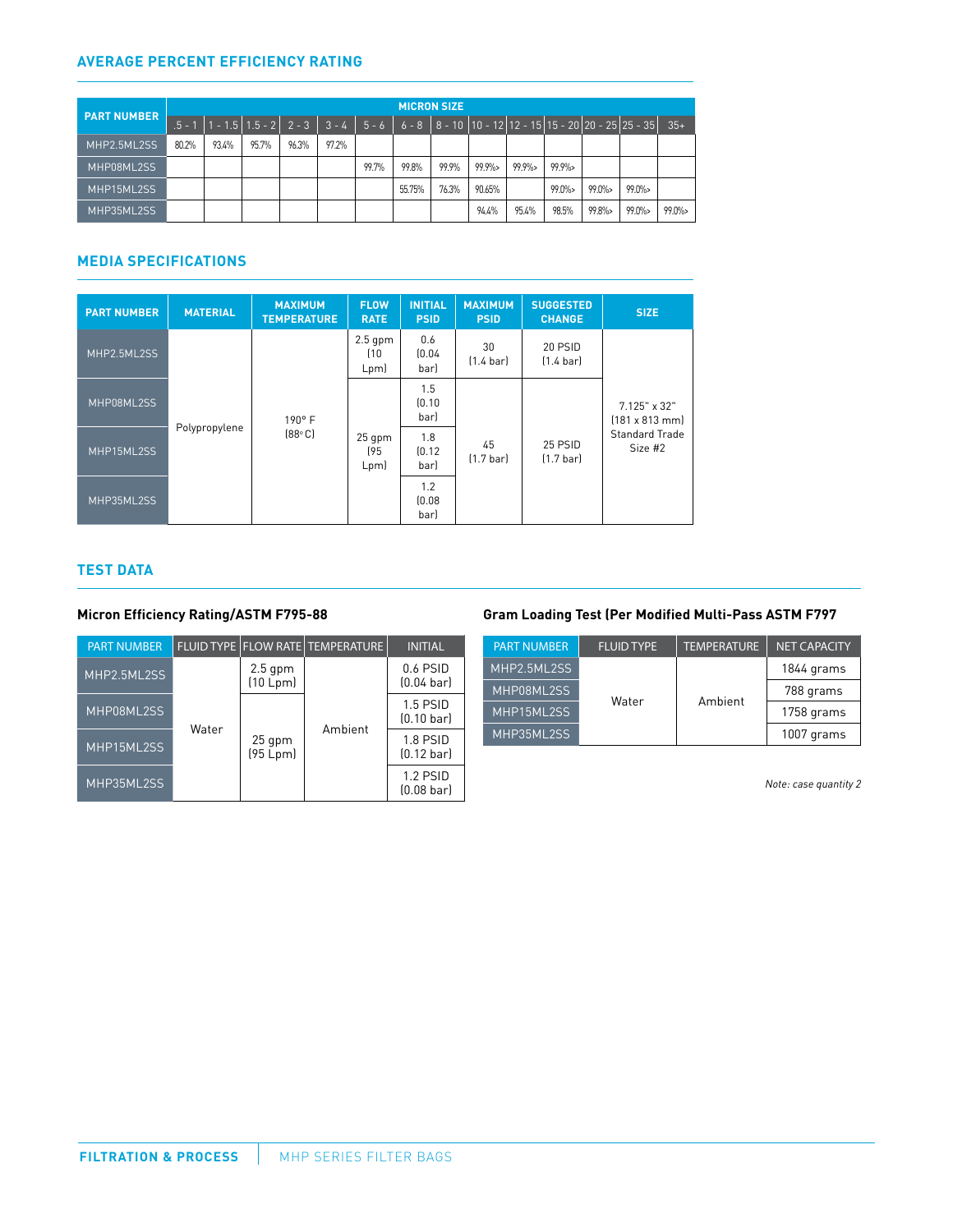**MHP Series Efficiency**